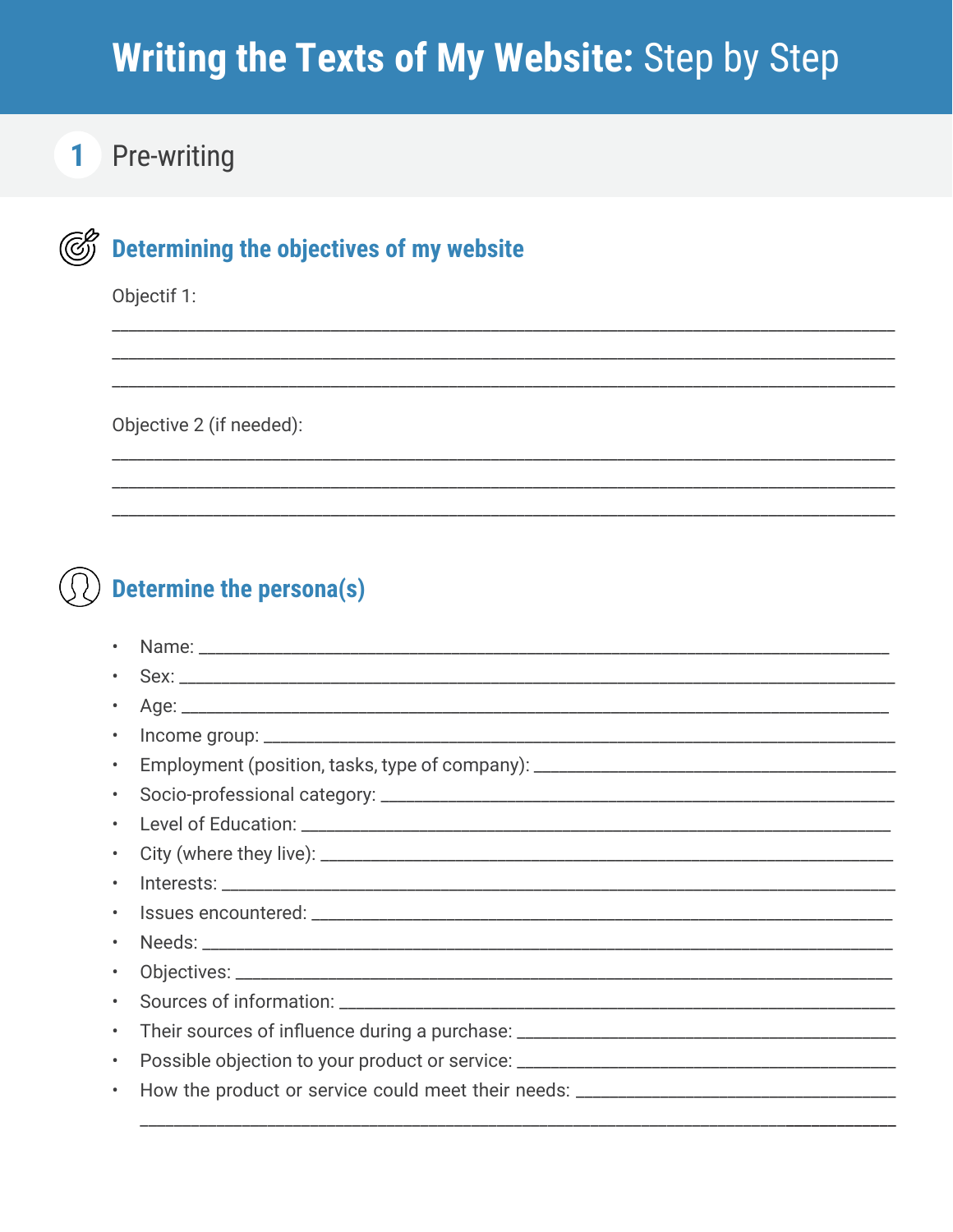## **2** Writing

### **The Essentials**

Below is a list of the essential elements that will enable you to correctly write each page of your website.

*Check them off as you write your text.* 

 $\Box$  I'm proposing solutions. I'm responding to my client's needs.

- $\Box$  The message is personalized. I'm directly addressing to the persona.
- $\Box$  I write according to the technique of the inverted pyramid (funnel) responding to the 5W's and the **2H**'s.



 $\Box$  I added at least one call to action in the page:

 $\Box$  With a verb that pushes to action;

- $\Box$  And clearly indicates what I'm asking.
- $\Box$  I have written short paragraphs (5-6 lines maximum).
- $\Box$  I have written at least 300 words in total on the page.
- $\Box$  My sentences contain on average less than 20 words and they are of various lengths.
- $\Box$  I used bulleted or numbered lists.
- $\Box$  I put some elements in bold, sparingly.
- $\Box$  The title is short, catchy and informative (between 4 and 10 words).
- $\Box$  I added subtitles.
- $\Box$  I have favored phrases with active rather than passive voices.
- $\Box$  I avoided too technical terms and jargon.
- $\Box$  I have written clearly and precisely. The whole while keeping the interest of the reader.